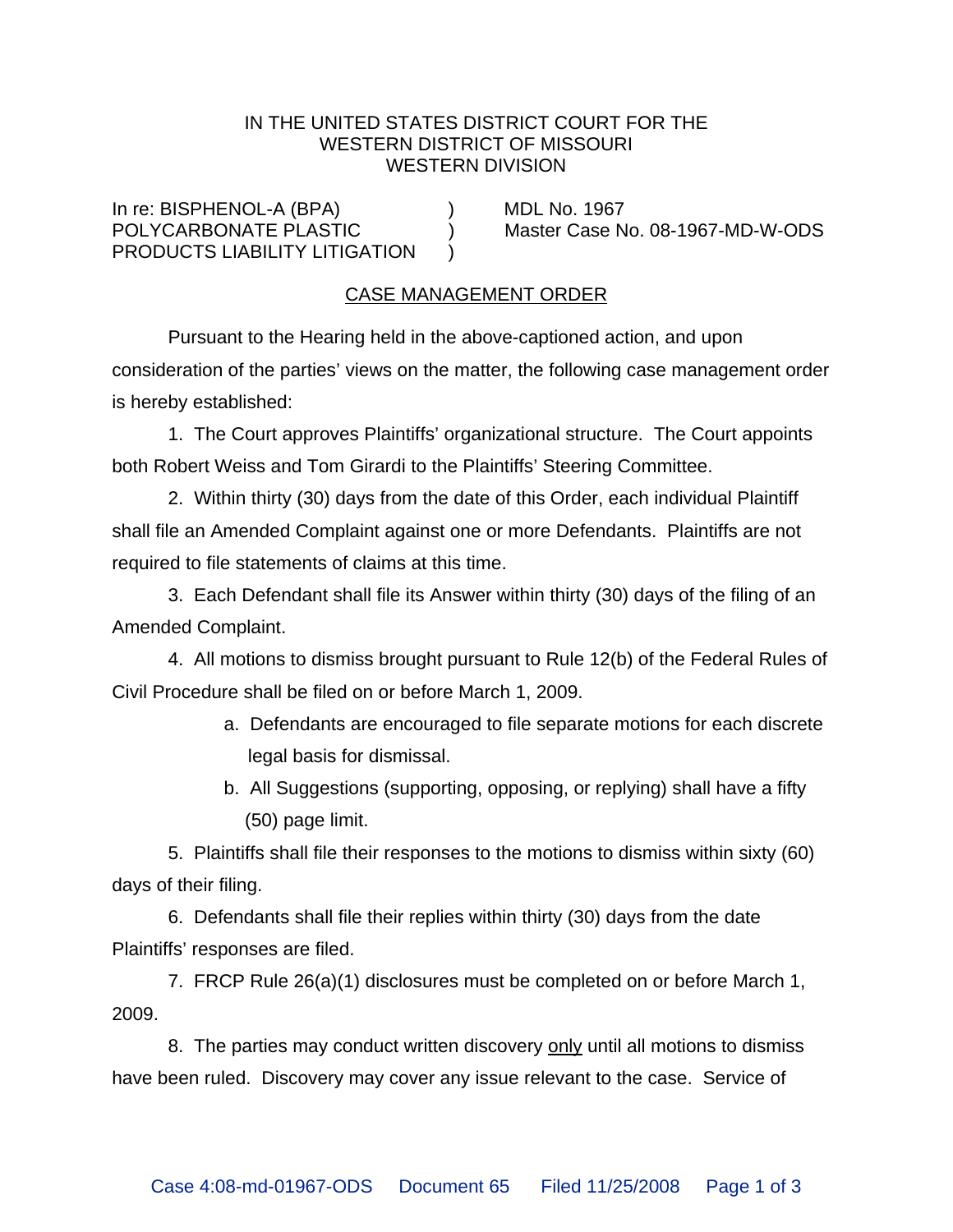Interrogatories shall be governed by FRCP Rule 33.

9. Full discovery may commence upon the Court's rulings on the motions to dismiss. The Court will issue further scheduling orders, if necessary, after the motions to dismiss are ruled.

10. The parties shall meet and confer to discuss the issues of preservation of documents, a document repository, a protective order, and protocols for electronicallystored data. The parties shall submit a proposed order regarding these issues on or before March 1, 2009. To the extent agreement cannot be reached on all issues, the parties shall inform the Court of the matters to which there is agreement and explain their respective positions on the matters to which there is disagreement.

11. The parties shall also meet and confer to reach agreement on a mediator or mediation service. By March 1, 2009, the parties shall inform the Court of their choice. If agreement cannot be reached, each side shall nominate up to two mediators and the Court will select one.

12. All motions for extension of time pursuant to FRCP 6(b) or FRCP 31, 33, 34, and 36 must state:

a. The date when the pleading, response or other action is/was first due;

- b. The number of previous extensions and the date the last extension expires;
- c. The cause for the requested extension, including a statement as to why the action due has not been completed in the allotted time; and
- d. Whether the requested extension is approved or opposed by opposing counsel (agreement by counsel to a requested extension is not binding on the Court).

13. All cases later consolidated with this action as tag-alongs are bound by this Order. Within thirty (30) days of receipt of this Order, the new plaintiff(s) shall file an Amended Complaint against one or more Defendants. Defendants shall have thirty (30) days thereafter to file Answers.

 $\mathcal{L}$